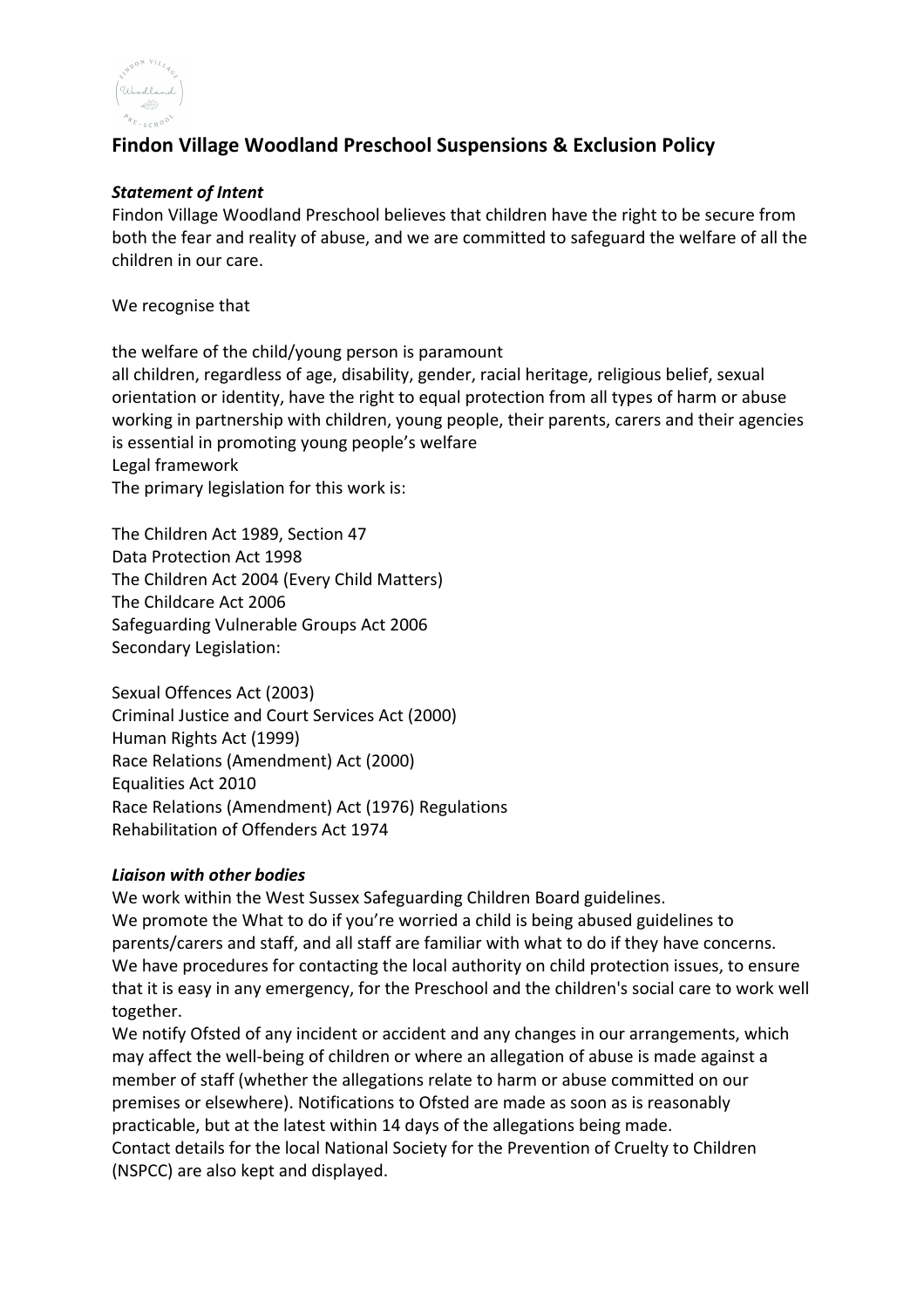

### *Staffing and volunteering*

Our designated member of staff with lead responsibility for safeguarding children can be found on our staff page.

We provide adequate and appropriate staffing resources to meet the needs of children. Applicants for posts within the Preschool are clearly informed that the positions are exempt from the Rehabilitation of Offenders Act 1974.

Candidates are informed of the need to carry out 'enhanced disclosure' checks with the Disclosure and Barring Service (DBS) before posts can be confirmed.

Where applications are rejected because of information that has been disclosed, applicants have the right to know and to challenge incorrect information.

We abide by the regulator's requirements in respect of references and security checks for staff and volunteers, to ensure that no disqualified person or unsuitable person works at the Preschool or has access to the children.

We will work in accordance with the requirements of the Independent Safeguarding Authority (ISA).

Volunteers do not work unsupervised.

We abide by the Safeguarding Vulnerable Groups Act requirements in respect of any person who is dismissed from our employment, or resigns in circumstances that would otherwise have lead to dismissal for reasons of child protection concern.

We have procedures for recording the details of visitors to the Preschool.

We have procedures to ensure that we have control over who comes into the Preschool so that no unauthorised person has unsupervised access to the children.

We take steps to ensure children are not photographed or filmed on video for any other purpose than to record their development or their participation in events organised by us. Parents sign a consent form and have access to records holding visual images of their child. We acknowledge that abuse of children can take different forms - physical, emotional, and sexual as well as neglect.

When children are suffering from physical, sexual or emotional abuse, or may be experiencing neglect, this may be demonstrated through the things they say (direct or indirect disclosure) or through changes in their appearance, their behaviour, or their play, unexplained bruising, marks or signs of possible abuse or neglect; and any reason to suspect neglect or abuse outside the setting.

We take into account factors affecting parental capacity, such as social exclusion, domestic violence, parent's drug or alcohol abuse, mental or physical illness or parent's learning disability.

We are aware of other factors that affect children's vulnerability such as, abuse of disabled children; fabricated or induced illness; child abuse linked to beliefs in spirit possession; sexual exploitation of children, such as through internet abuse; and Female Genital Mutilation; that may affect, or may have affected, children and young people using our provision. We also make ourselves aware that some children and young people are affected by gang activity, by complex, multiple or organised abuse, through forced marriage or honour based violence or may be victims of child trafficking. While this may be less likely to affect young children in our care, we may become aware of any of these factors affecting older children and young people who we may come into contact with.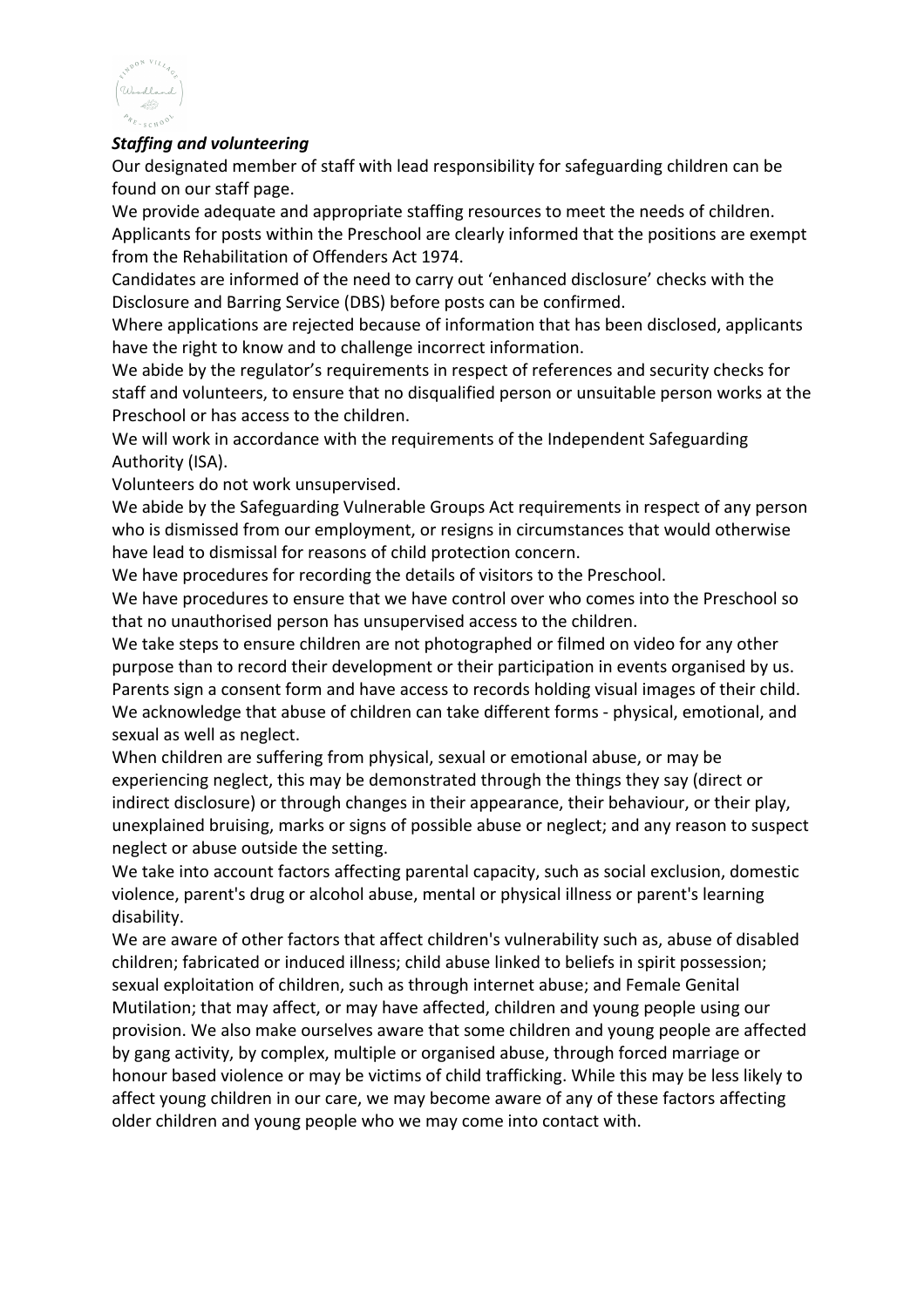

Where such evidence is apparent, the child's key person makes a dated record of the details of the concern and discusses what to do with the designated person(s). The information is stored on the child's personal file.

Staff take care not to influence the outcome either through the way they speak to children or by asking questions of children.

For emerging concerns, advice or to complete a No Names Consultation we contact the Locality and Community Support Service (LCSS) and to make a referral we contact the Multi-Agency Safeguarding Hub (MASH). Contact numbers and guidance are displayed in the staff office.

# *Allegations against staff*

We ensure that all parents know how to complain about staff or volunteer action within the Preschool, which may include an allegation of abuse.

We follow the guidance of the West Sussex Safeguarding Children Board and the Local Authority Designated Officer when responding to any complaint that a member of staff or volunteer has abused a child.

We respond to any disclosure by children or staff that abuse by a member of staff may have taken, or is taking place, by first recording the details of any such alleged incident.

We refer any such complaint immediately to the Local Authority Designated Officer (LADO) to investigate.

We co-operate entirely with any investigation carried out by children's social care in conjunction with the police.

We seek guidance from the Local Authority Designated Officer on whether the member of staff should be suspended for the duration of the investigation.

We will notify Ofsted of any allegations of serious harm or abuse while a child is in our care. Disciplinary action

Findon Village Woodland Preschool will follow the staff disciplinary procedures contained within the Staffing policy.

# *Training*

We seek out training opportunities for all adults involved in the Preschool to ensure that they are able to recognise the signs and symptoms of possible physical abuse, emotional abuse, sexual abuse and neglect and so that they are aware of the local authority guidelines for making referrals. The level of training attended will be appropriate to an individual's role and in accordance with OSCB guidelines.

We ensure that all staff know the procedures for reporting and recording their concerns in the Preschool.

# *Play and Learning*

We introduce key elements of child protection into our programme to promote the personal, social and emotional development of all children, so that they may grow to be 'strong, resilient and listened to' and so that they develop understanding of why and how to keep safe.

We create within the setting a culture of value and respect for the individual, having positive regard for children's heritage arising from their colour, ethnicity, languages spoken at home, cultural and social background.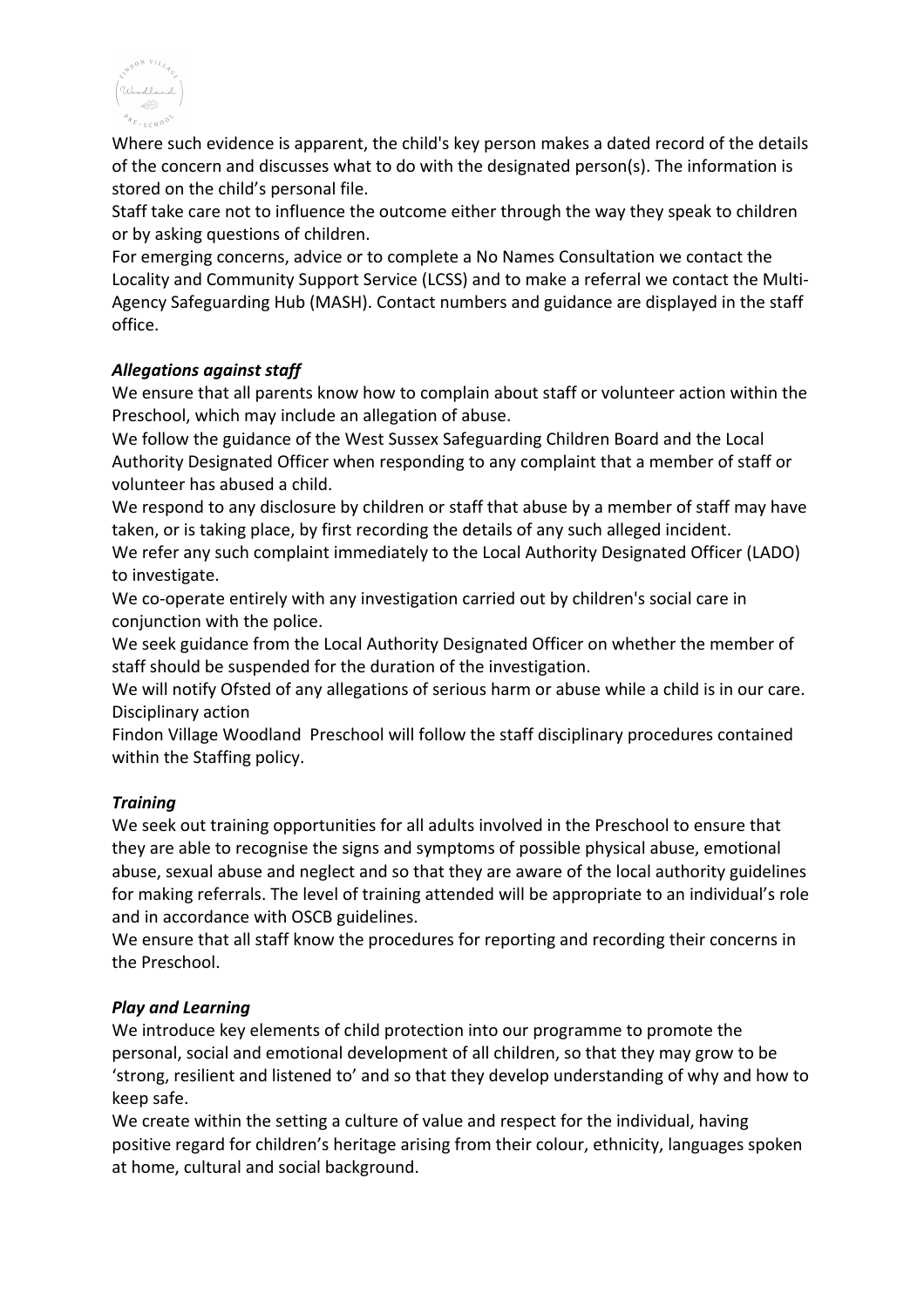

We ensure that this is carried out in a way that is developmentally appropriate for the children.

# *Disclosures*

Where a child makes a disclosure to a member of staff, that member of staff offers reassurance to the child listens to the child gives reassurance that s/he will take action The member of staff does not question the child.

### *Recording suspicions of abuse and disclosures*

Staff make a record of

the child's name the child's address the age of the child the date and time of the observation or the disclosure an objective record of the observation or disclosure the exact words spoken by the child as far as possible the name of the person to whom the concern was reported, with date and time the names of any other person present at the time These records are signed and dated and kept in the child's personal file.

All members of staff know the procedures for recording and reporting.

#### *Informing parents*

Parents are normally the first point of contact.

If a suspicion of abuse is recorded, parents are informed at the same time as the report is made, except where the guidance of the West Sussex Safeguarding Children Board does not allow this.

This will usually be the case where the parent is the likely abuser. In these cases the Police/Children and Families Assessment Team will inform parents.

Confidentiality

All suspicions and investigations are kept confidential and shared only with those who need to know. Any information is shared under the guidance of the West Sussex Safeguarding Children Board.

#### *Support to families*

We believe in building trusting and supportive relationships with families, staff and volunteers in the group.

We make clear to parents our role and responsibilities in relation to safeguarding children, such as for the reporting of concerns, providing information, monitoring of the child, and liaising at all times with the local Children and Families Assessment Team.

We continue to welcome the child and the family whilst investigations are being made in relation to any alleged abuse.